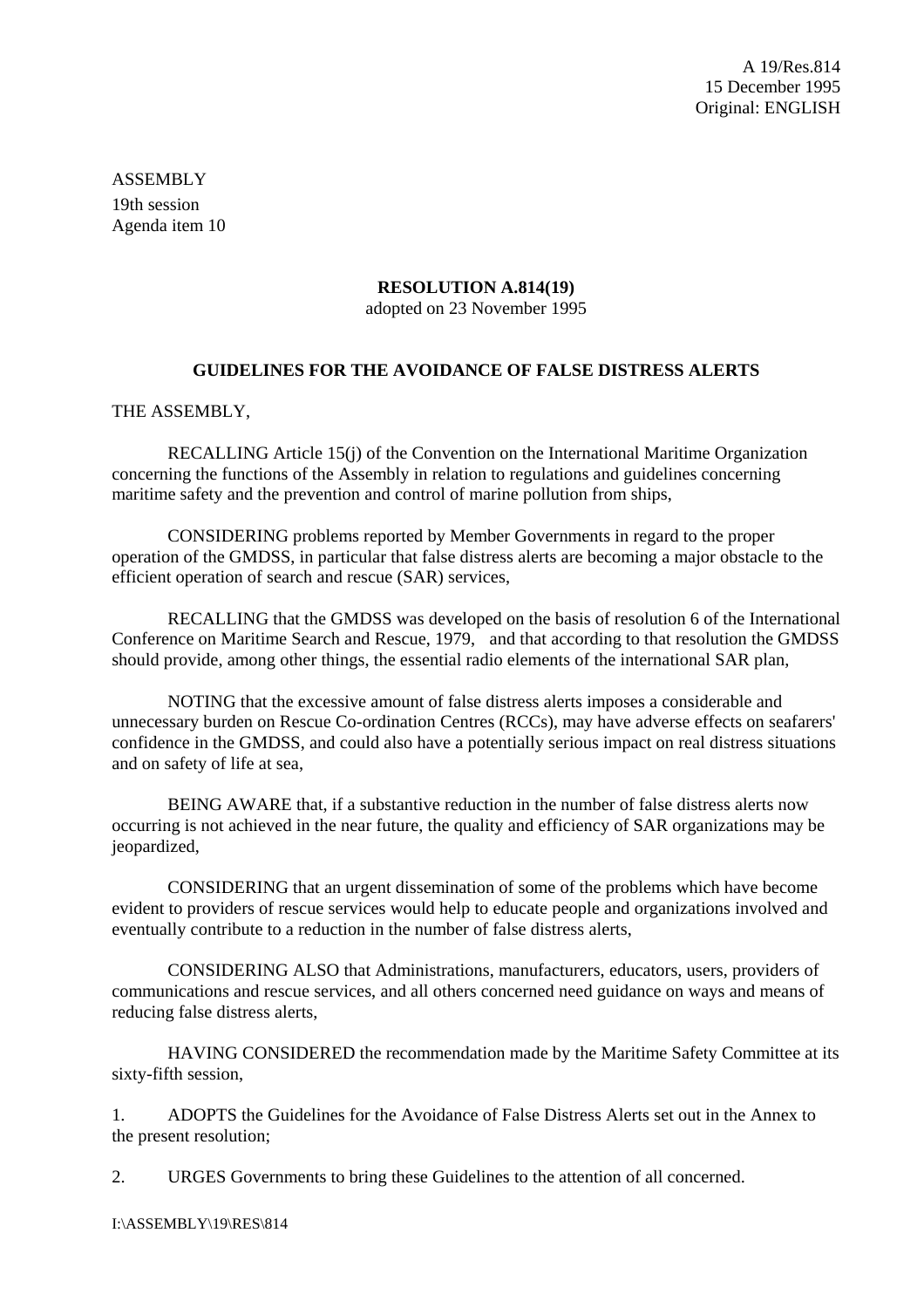### ANNEX

# **GUIDELINES FOR AVOIDING FALSE DISTRESS ALERTS**

### 1 Administrations should:

- .1 inform shipowners and seafarers about the implications of the rising number of false distress alerts;
- .2 take steps to enable ships properly to register all GMDSS equipment, and ensure that this registration data is readily available to RCCs;
- .3 consider establishing and using national enforcement measures to prosecute those who:
- .3.1 inadvertently transmit a false distress alert without proper cancellation, or who fail to respond to a distress alert due to misuse or negligence:
- .3.2 repeatedly transmit false distress alerts; and
- .3.3 deliberately transmit false distress alerts;
- .4 use the International Telecommunication Union violation reporting process for false distress alerts, or for failure to respond to a distress alert relayed from shore-to-ship;
- .5 ensure that all relevant ship personnel know how GMDSS equipment operates, the importance of avoiding false distress alerts, the steps to be taken to prevent the transmission of such false distress alerts, and the procedures to be followed when a false distress alert has been transmitted;
- .6 inform type-approval authorities of false distress alert problems, in order to draw their attention to the testing and alerting functions of radio equipment during the type approval process;
- .7 urge companies installing radio equipment to ensure that relevant ship personnel are made familiar with the operation of the installed equipment;
- .8 investigate the cause when a specific model of GMDSS equipment repeatedly transmits unwanted distress alerts, and inform the appropriate organizations accordingly;
- .9 ensure that surveyors and inspectors are informed about GMDSS equipment, and particularly about how to operate and test it without transmitting a false distress alert; and
- .10 require that GMDSS radio operators be appropriately certificated.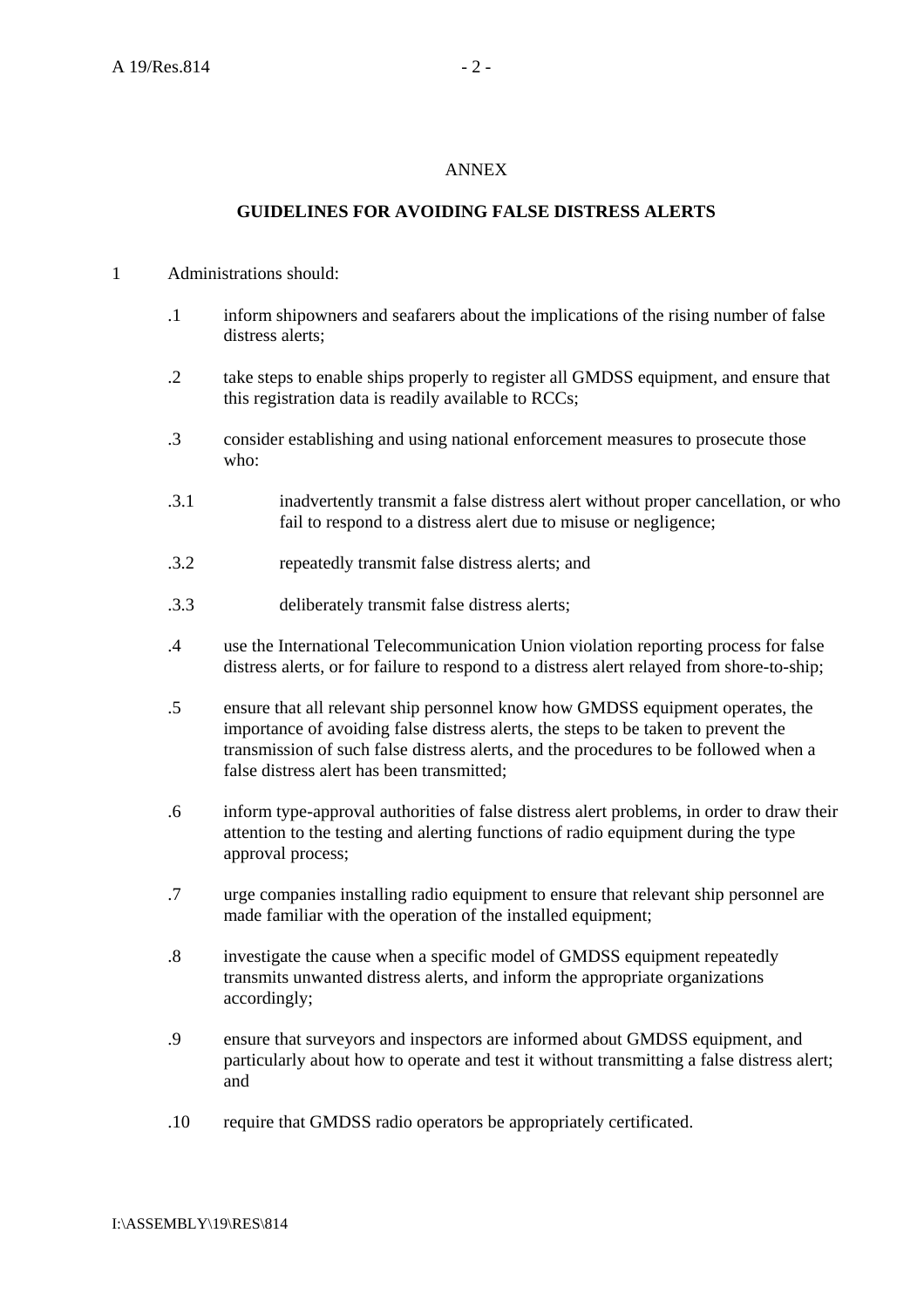#### 2 Manufacturers, suppliers and installers should:

- .1 design equipment for distress alerting so that:
- .1.1 it will not be possible to transmit a distress alert unintentionally;
- .1.2 the panel for emergency operation is separated from the one for normal operation and is partially fitted with a cover, and the switches on the panel are clearly classified by colouring; and
- .1.3 there are standardized arrangements of operation panels and operational procedures;
- .2 design test features so that the testing of GMDSS equipment will not result in the transmission of false distress alerts;
- .3 ensure that any distress alert activation is indicated visually or acoustically, or both, and shows that the equipment is transmitting a distress alert until manually deactivated;
- .4 ensure that the satellite EPIRB position on board, installations (including the release and activation mechanisms) and handling procedures preclude unwanted activation (designing the EPIRB so that when it is out of its bracket it must also be immersed in water to activate automatically, and so that, when operated manually, a two-step activation action is required);
- .5 provide clear and precise operational instructions that are easy to understand (maintenance and operational instructions should be separated, and should be written both in English and in any other language deemed necessary);
- .6 ensure that when any GMDSS equipment has been installed, the necessary instructions are given to ship personnel, drawing specific attention to operational procedures (a record should be kept that such instructions have been given); and
- .7 ensure that supply and installation personnel understand how the GMDSS works, and the consequences of transmitting a false distress alert.
- 3 Trainers and educators should:
	- .1 ensure that maritime education centres are informed about false distress alert problems and their implications for SAR, the GMDSS, etc., and procedures to be followed if a false distress alert is transmitted, and include them in their teaching programmes;
	- .2 obtain and use actual case histories as examples;
	- .3 emphasize the need to avoid false distress alerts; and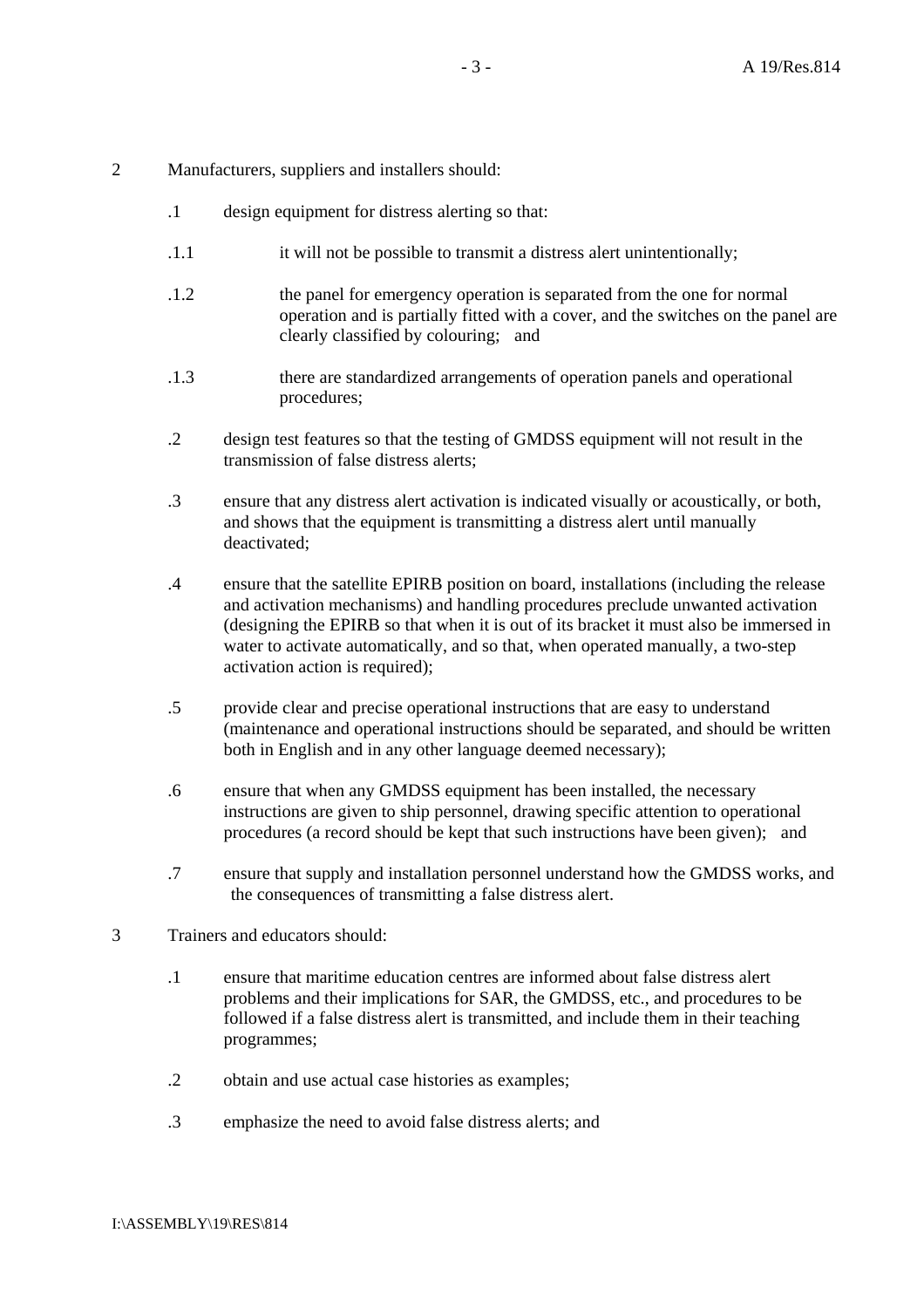- .4 ensure that no inadvertent transmission of a false distress alert occurs when training on GMDSS equipment.
- 4 Companies, masters and seafarers should, as appropriate:
	- .1 ensure that all GMDSS certificated personnel responsible for sending a distress alert have been instructed about, and are competent to operate, the particular radio equipment on the ship;
	- .2 ensure that the person or persons responsible for communications during distress incidents give the necessary instructions and information to all crew members on how to use GMDSS equipment to send a distress alert;
	- .3 ensure that as part of each "abandon ship" drill, instruction is given on how emergency equipment should be used to provide GMDSS functions;
	- .4 ensure that GMDSS equipment testing is only undertaken under the supervision of the person responsible for communications during distress incidents;
	- .5 ensure that GMDSS equipment testing or drills are never allowed to cause false distress alerts;
	- .6 ensure that encoded identities of satellite EPIRBs, which are used by SAR personnel responding to emergencies, are properly registered in a database accessible 24 hours a day or automatically provided to SAR authorities (masters should confirm that their EPIRBs have been registered with such a database, to help SAR services identify the ship in the event of distress and rapidly obtain other information which will enable them to respond appropriately);
	- .7 ensure that EPIRB, Inmarsat and DSC registration data is immediately updated if there is any change in information relating to the ship such as owner, name or flag, and that the necessary action is taken to reprogramme the ship´s new data in the GMDSS equipment concerned;
	- .8 ensure that, for new ships, positions for installing EPIRBs are considered at the earliest stage of ship design and construction;
	- .9 ensure that satellite EPIRBs are carefully installed in accordance with manufacturers' instructions and using qualified personnel (sometimes satellite EPIRBs are damaged or broken due to improper handling or installation. They must be installed in a location that will enable them to float free and automatically activate if the ship sinks. Care must be taken to ensure that they are not tampered with or accidentally activated. If the coding has to be changed or the batteries serviced, manufacturers' requirements must be strictly followed. There have been cases where EPIRB lanyards were attached to the ship so that the EPIRB could not float free; lanyards are only to be used by survivors for securing the EPIRB to a survival craft or person in water);
	- .10 ensure that EPIRBs are not activated if assistance is already immediately available (EPIRBs are intended to call for assistance if the ship is unable to obtain help by other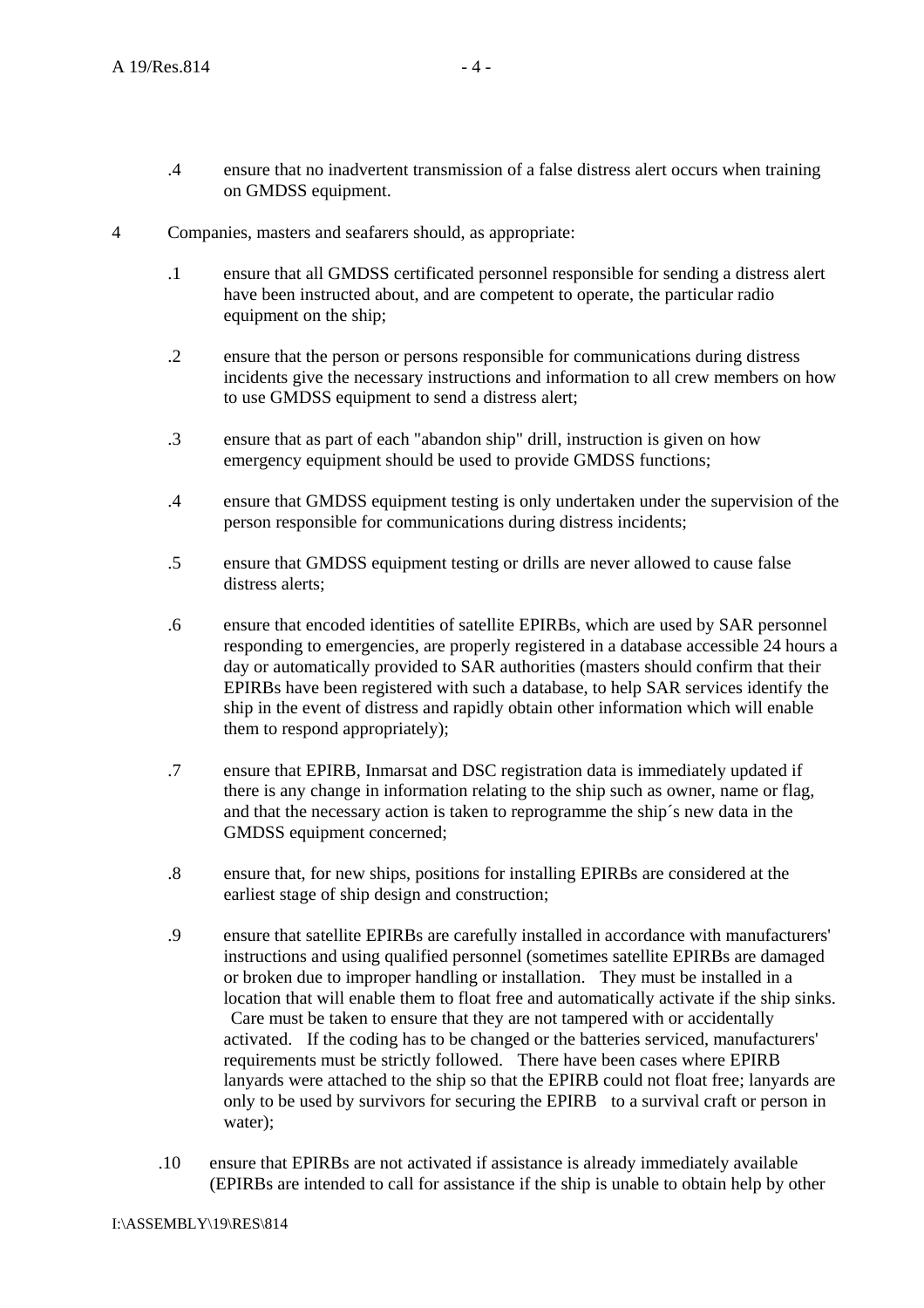means, and to provide position information and homing signals for SAR units);

- .11 ensure that, if a distress alert has been accidentally transmitted, the ship makes every reasonable attempt to communicate with the RCC by any means to cancel the false distress alert using the procedures given in the appendix;
- .12 ensure that, if possible, after emergency use, the EPIRB is retrieved and deactivated; and
- .13 ensure that when an EPIRB is damaged and needs to be disposed of, if a ship is sold for scrap, or if for any other reason a satellite EPIRB will no longer be used, the satellite EPIRB is made inoperable, either by removing its battery and, if possible, returning it to the manufacturer, or by demolishing it.
	- **Note:** If the EPIRB is returned to the manufacturer, it should be wrapped in tin foil to prevent transmission of signals during shipment.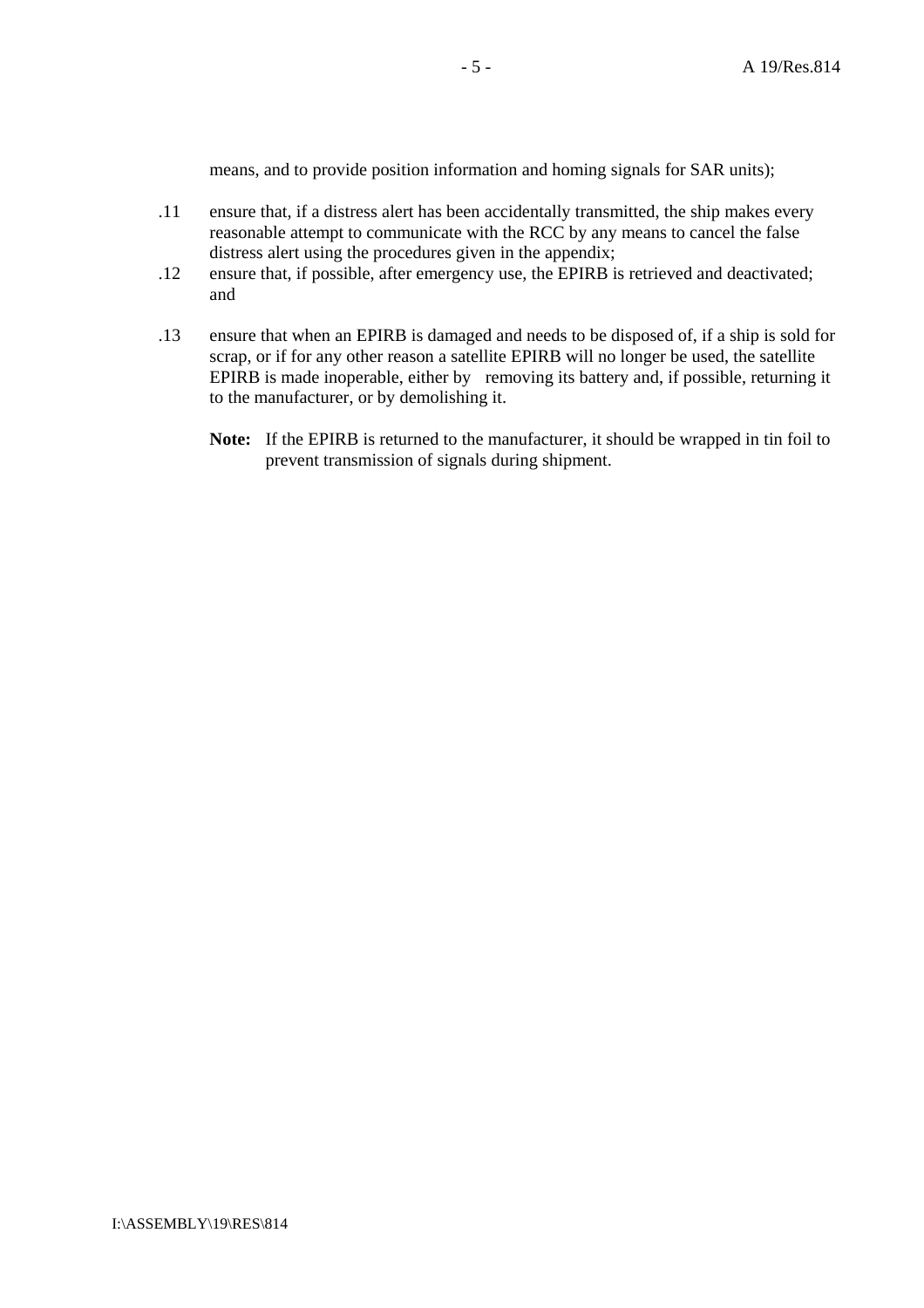## APPENDIX

# **INSTRUCTIONS FOR MARINERS AND OTHERS**\* **ON HOW TO CANCEL A FALSE DISTRESS ALERT**

### **DSC**

# **1 VHF**

- .1 switch off transmitter immediately\*\*;
- .2 switch equipment on and set to Channel 16; and
- .3 make broadcast to "All Stations" giving the ship's name, call sign and DSC number, and cancel the false distress alert.

## **Example**

All Stations, All Stations, All Stations This is NAME, CALL SIGN, DSC NUMBER, POSITION.

Cancel my distress alert of DATE, TIME UTC, = Master NAME, CALL SIGN, DSC NUMBER, DATE, TIME UTC.

# **2 MF**

- .1 switch off equipment immediately\*\*;
- .2 switch equipment on and tune for radiotelephony transmission on 2,182 kHz; and
- .3 make broadcast to "All Stations" giving the ship's name, call sign and DSC number, and cancel the false distress alert.

<sup>&</sup>lt;u>\*</u> Appropriate signals should precede these messages in accordance with the ITU Radio Regulations chapter NIX.

<sup>\*\*</sup>This applies when the false alert is detected during transmission.